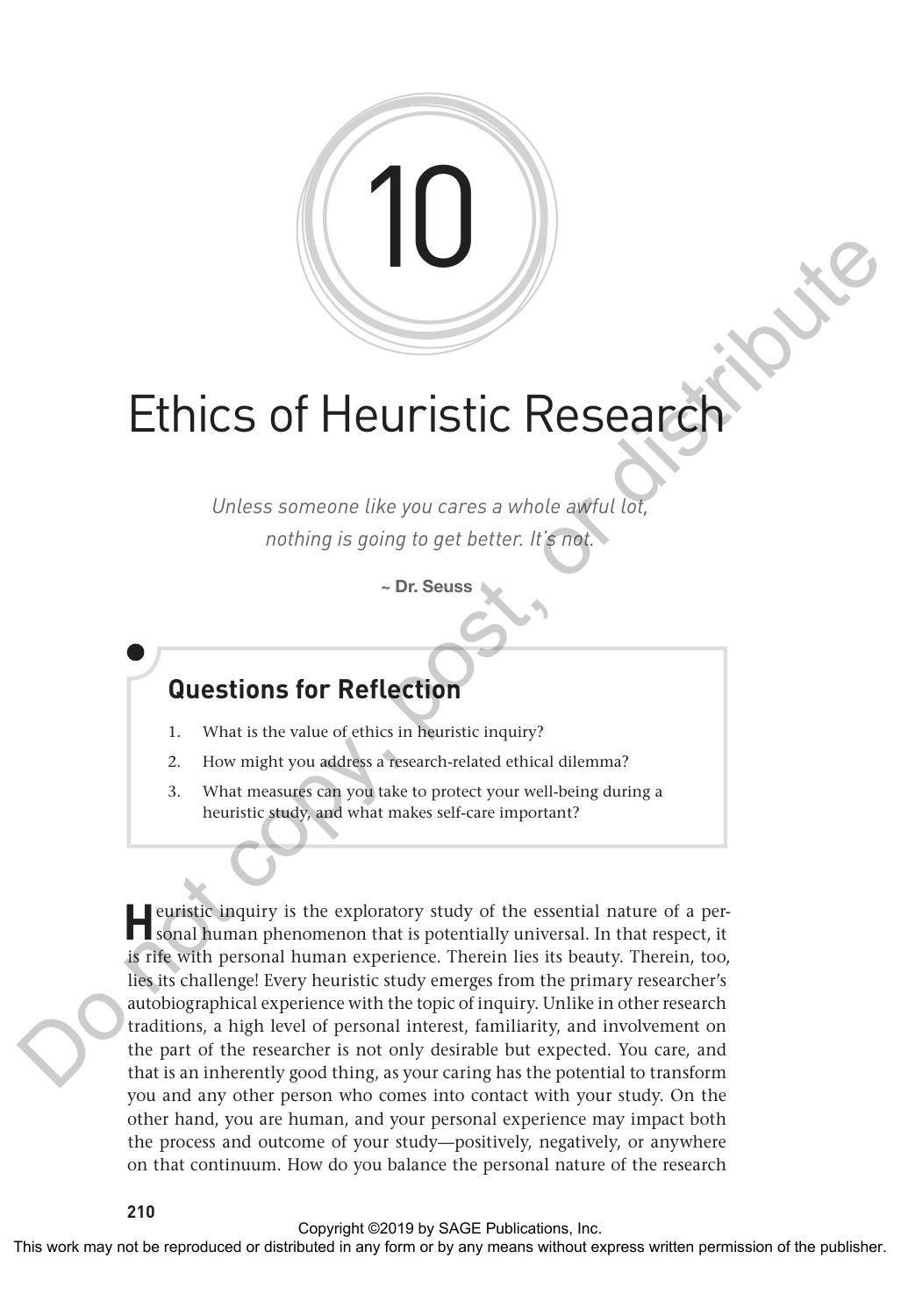content and process with the need to maintain high ethical standards that protect you, your co-researchers, the integrity of your study, as well as any person who gains access to it? In this chapter, we define ethics briefly (especially as it relates to heuristic research), we discuss ethical issues that may arise while planning or conducting—or in the aftermath of—a heuristic study, and we outline ethical courses of action. In addition, we look at some of the potential hazards of conducting research of a deeply personal nature and the importance of maintaining researcher well-being using a self-care regimen. Let's begin by defining ethics from a heuristic perspective.

## **Understanding Ethics**

Ethics is a vast philosophical dimension of human experience that has been applied to countless disciplines ranging across medicine, mental health, social science, education, business, political science, research, and beyond. Oancea (2014) defined ethics thus:

The study of what are good, right, or virtuous courses of action; applied ethics focuses this study on particular and complex issues and contexts. Research ethics is a branch of applied ethics focused on the specific contexts of planning, conducting, communicating, and following up research. (p. 36)

As heuristic researchers, we are most concerned with the research-related branch of applied ethics, as we explore complex socially and culturally situated human experiences of deep value to all persons involved, and potentially to others. Thus, in heuristic inquiry, ethics is applicable to a variety of issues surrounding a study, including but not limited to becoming aware of a topic, proposing the study and gaining approval for it, designing the study and executing it, managing relationships during the research process, communicating the findings, and beyond. So how do we even begin to identify what is good, right, or virtuous as we work to manage all the moving pieces of a study, as well as the complex interpersonal and intrapersonal relationship dynamics involved? Because heuristic inquiry is so personally oriented—and because it is not a matter of *if* ethical issues emerge but *when* they do—it is important to have some type of plan for working with emergent challenges. While it is unrealistic to attempt to predict every potential ethical dilemma, it is certainly helpful to anticipate possible ethical issues (Creswell, 2009; Hesse-Biber & Leavey, 2006; Oancea, 2014). It is especially helpful to have tools that facilitate deliberation and decision making, both of which have ethical implications and consequences. The results are the expected or distributed in any form of the any means with the reproduct the spectral or distributed in express and the decision and the spectral or by any means of the publisher. The publisher and the

## **Core Ethical Principles and Codes**

The rights, dignity, worth, and well-being of research partners should be every researcher's primary consideration. Coupled with that is the researcher's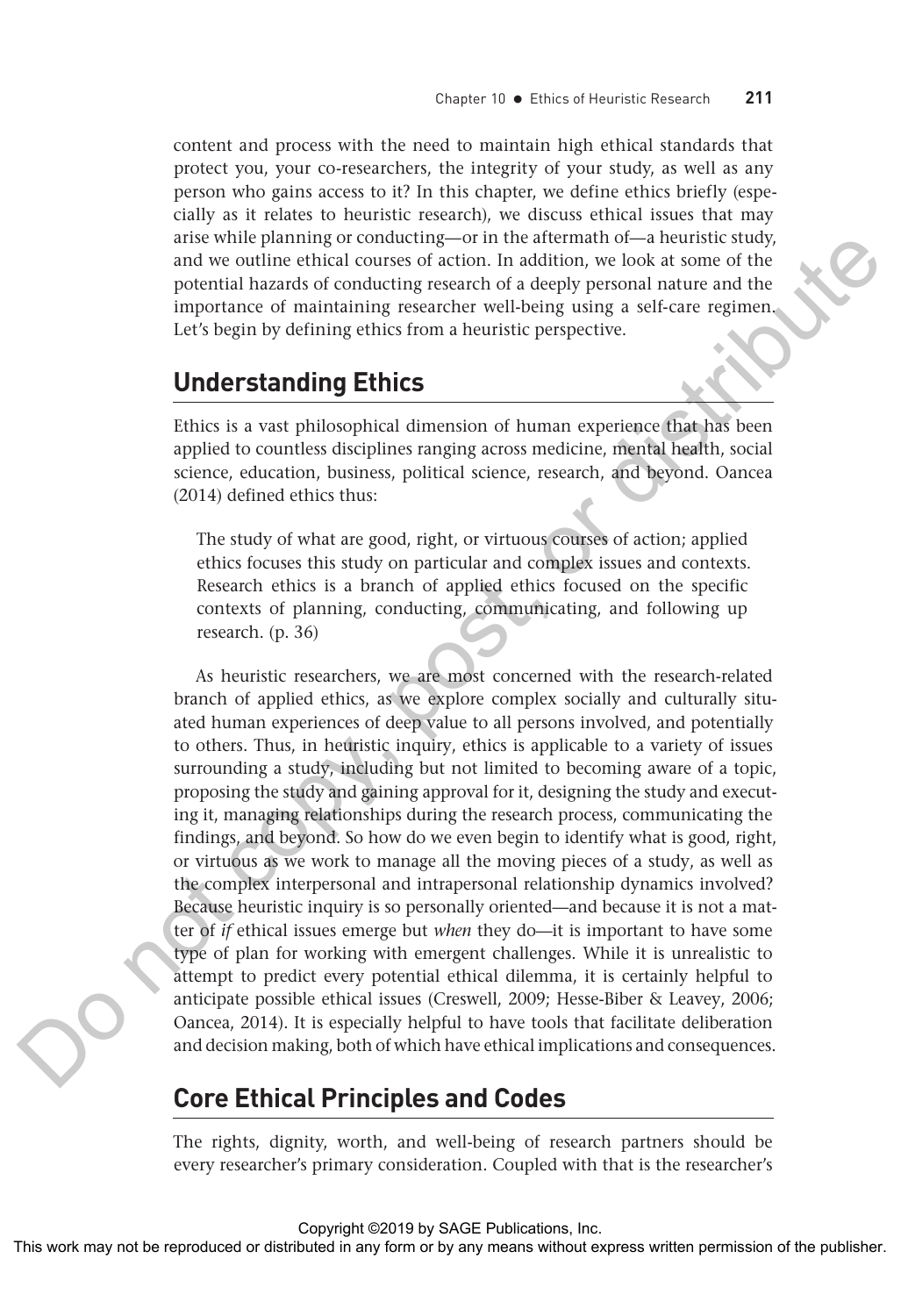social responsibility to benefit society, maintain professional standards and integrity, respect national and international laws and regulations, and affirm demographic differences (Dench, Iphofen, & Huws, 2004). So why should we researchers be concerned with these issues? Well, research has an illustrious history of not caring for the well-being of human subjects and research partners. Consider the unethical experiments conducted by German doctors on Jews during World War II, Stanley Milgram's obedience study, the Tuskeegee Syphilis Study, the Willowbrook study, the tearoom sex study, and the Stanford Prison Experiment. We humans are quite capable of conducting ourselves unethically in the name of science and knowledge!

A number of disciplines have published standards of ethical conduct that may apply to practice or research (Krathwohl, 2009). These standards are fairly uniform across disciplines, with some variations among disciplines. In a manner of speaking, one can say that codes of ethics offer information that is fairly intuitive to most human beings. Given that heuristic inquiry was pioneered by a humanistic psychotherapist to help him explore his deeply personal experience of loneliness, let's take a look, as an example, at the core ethical principles of the American Counseling Association (ACA), the largest international organization for counseling practitioners. The following core ethical principles are included in the *ACA Code of Ethics* (2014), along with a comprehensive code of conduct for everything related to professional counseling, with guidelines for topics such as confidentiality and privacy, professional responsibility, relationships with other professionals, research and publication, and how to resolve ethical issues. This work may not be represented or the represented or distributed by the may observe any form of the representation of the representation of the representation of the representation of the publisher. Any form of the publ

- *Autonomy:* The right to self-determination and self-direction
- *Nonmaleficence:* Nonharm, or the avoidance of actions that may cause harm
- *Beneficence:* Working for the good or benefit of individuals and of society
- *Justice:* Equitable treatment that fosters fairness and equality
- *Fidelity:* Honoring promises and commitments, including responsibilities of trust in professional relationships
- *Veracity:* Truthful interaction and communication

While these ethical principles are particular to ACA, they are fairly standard across a number of other disciplines and professions. The codes of ethical conduct for a number of other disciplines that may be of relevance to heuristic research are easily accessible online, including the following:

Ethical Principles of Psychologists and Code of Conduct of the American Psychological Association, approved in 2016, available at www.apa.org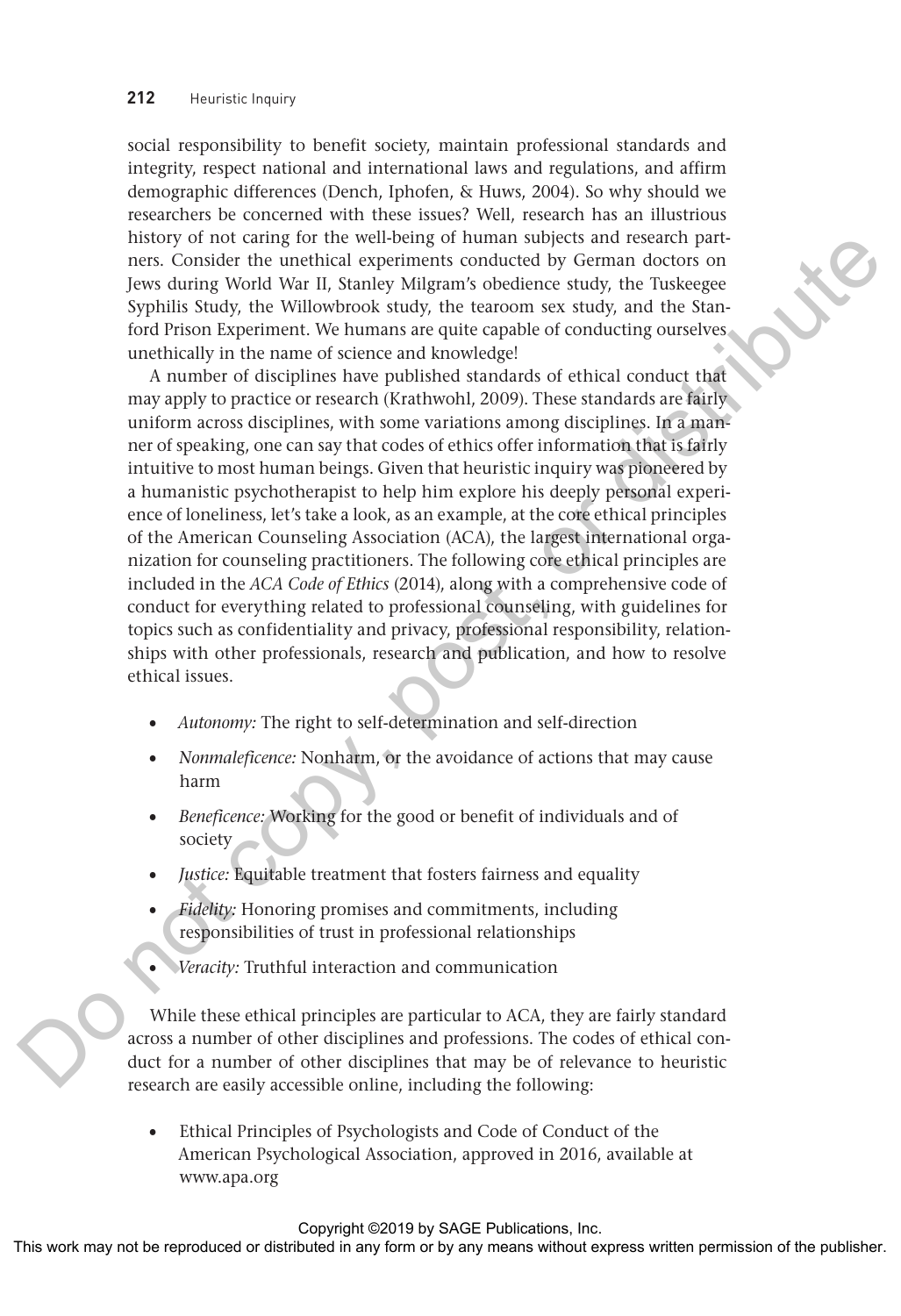- Code of Ethics of the American Anthropological Association, approved in 2009, available at www.aaanet.org
- Code of Ethics of the Canadian Nurses Association, approved in 2017, available at www.cna-aiic.ca
- Ethical Framework for Good Practice in Counselling and Psychotherapy of the British Association for Counselling and Psychotherapy, approved in 2012, available at www.bacp.co.uk
- Code of Ethics of the National Education Association, approved in 1975, available at www.nea.org
- Code of Ethics of the American Sociological Association, approved in 1997, available at www.asanet.org
- Code of Ethics of the Australian Community Workers Association, approved in 2017, available at www.acwa.org.au

In addition, some organizations have designed specific codes for conducting ethical research. Here are some examples:

- Ethical Guidelines and Regulations of the National Institutes of Health, approved in 1979, available at https://humansubjects.nih.gov
- Ethical Principles for Medical Research Involving Human Subjects of the World Medical Association Declaration of Helsinki, approved in 2013, available at www.wma.net
- Code of Human Research Ethics of the British Psychological Society, approved in 2010, available at www.bps.org.uk
- An EU Code of Ethics for Socio-Economic Research, approved in 2004, available at www.respectproject.org

Ethical principles and guidelines help us make sense of ethical dilemmas using frameworks and guides that facilitate fair and equitable processes of discernment. I highly recommend you keep a couple of ethical codes handy throughout your heuristic journey. With that, please note that as some codes of ethical conduct are not socially situated (Hewitt, 2007), you may need to take further measures to lend them social relevance. For example, consider consulting with peers. Finited Framework for Good Practice in Commelling and<br>
Sychotherapy of the friends Moscolation Association, approved in<br>
Code of Ethis cost for Kerkinsin klutching Katolation Association, approved in<br>
1975, available at w

## **Facets of a Heuristic Study That May Prompt Ethical Concerns**

As mentioned earlier, while we may do everything possible to design what seems like ethically sound heuristic research, we cannot predict every ethical dilemma. Identifying facets of heuristic research that may rouse ethical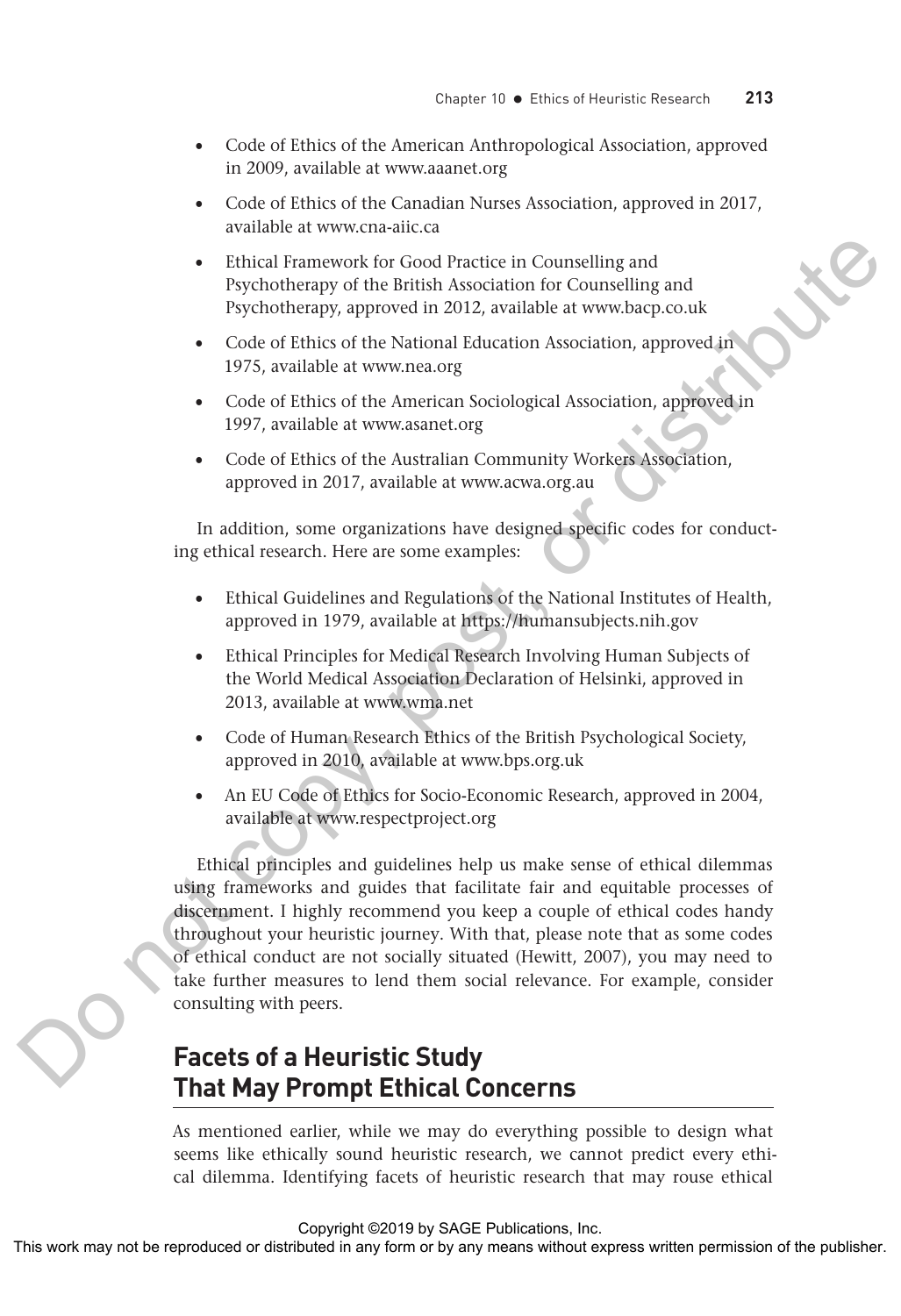concerns is helpful as it brings focused attention to specific issues you can target early on and throughout the course of your study.

#### **Informed Consent**

Informed consent is grounded in the ethical principles of autonomy and beneficence (Marzano, 2012; Oeye, Bjelland, & Skorpen, 2007). While autonomy may not be highly valued within certain collectivist cultures, potential co-researchers who have participated in other studies expect to be informed of the details of the study in which they have been invited to participate, and rightfully so. It is ultimately their choice to participate or not, to continue participating or not, and to determine the parameters of their participation, such as what to share and what to withhold. On the other hand, not all co-researchers in your sample pool will have had the experience of participating in research studies. You are responsible for communicating clearly, to all potential co-researchers, any information affiliated with the study and with their participation, and for continuing to do so throughout the course of the study. Lack of clear communication may be perceived as omission of information, which does not accurately represent the relational and participatory nature of heuristic research.

Consent implies that those giving it have both the right and the capacity to understand what they are consenting to do so that they will be able to make informed decisions. It also means that individuals are not placed under duress to consent or participate, in alignment with the emancipatory and participatory nature of heuristic research. With that, it is fairly common knowledge that failure to consent to any aspect of a study precludes participation, not as punishment or as a display of power but for the safety and protection of all persons involved.

Each time I teach Ethical, Legal, and Professional Issues in Counseling to graduate counselors-in-training, the question emerges of whether or not informed consent is true consent if the person being asked to provide it will not be accommodated should he withhold consent. For example, a student might ask, "If I tell a potential client I will break confidentiality if she reveals an intent to harm herself and she refuses to consent to that, I have the right to deny her counseling services, but then she won't get the therapy she needs. And if I coerce her to consent, I'm violating her autonomy." My response to that is that individuals *almost invariably* have a choice, with the understanding that every choice or decision comes with consequences that should be fully explored. For example, when I provided counseling services to mandated clients, they were required to consent to receive those services but were also mandated to be in counseling to meet legal requirements overseen by their probation/parole officers. When going through the informed consent process with these clients, I made the following clear: (a) While they were required to consent to be in counseling, they reserved the right to share what they wished during counseling, and (b) they retained the right not to consent and face the legal consequences. On the surface, it may seem these mandated clients Informed consent from the restricted of the right or distributed in any means when the publisher or distributed in any form or by any means when the publisher content of the consent means when the publisher of the publish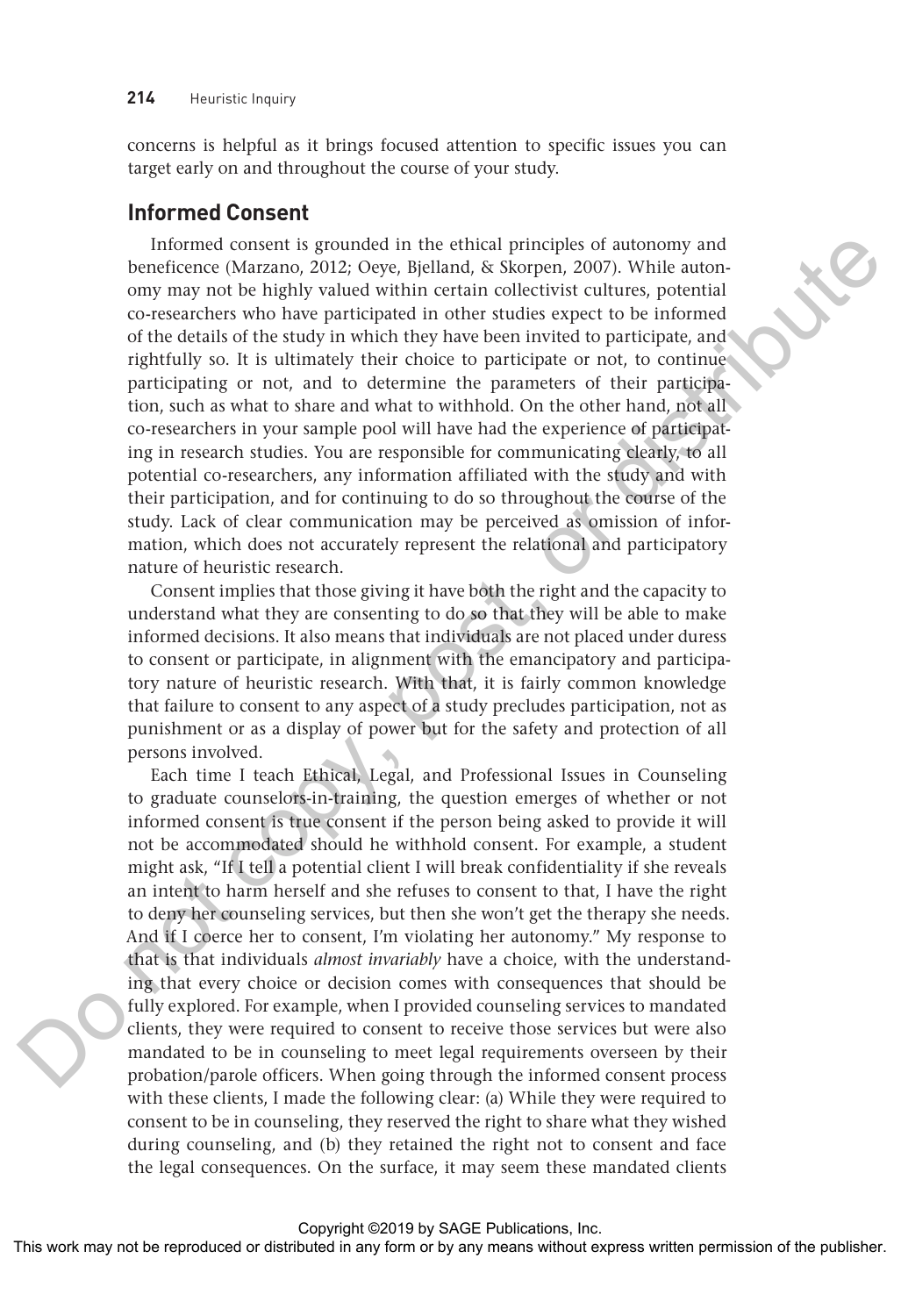had no choice except to consent, even if they did not wish to attend counseling. However, they did have the choice of neither consenting nor attending, although with the consequence of being reported for violating the terms of their parole/probation. Situations such as this may have led to what van den Hoonaard (2008) termed the *pet factor*, meaning clients viewed me as taking sides with law enforcement. Co-researchers in similar "captive" or vulnerable situations may view you that way, too—which in and of itself raises a whole set of ethical concerns. In the case of my mandated clients, a couple of them chose not to attend their counseling sessions and to face, instead, what they termed the *revolving door* of entering and being released from prison repeatedly. It may not seem like an ideal choice, but it was nevertheless a choice. While this is a seemingly hyperbolic example, keep in mind that you may face similar situations in a heuristic study, depending on your topic of inquiry and your co-researcher sample.

In the case of a heuristic study, you must provide comprehensive information to co-researchers about the study—throughout the study—with the understanding that they may participate only if they consent. Below are some aspects of informed consent to which you may wish to pay extra attention in a heuristic study. When addressing these issues, keep in mind your role as the primary researcher and the importance of maintaining your leadership responsibilities.

*Confidentiality.* De-identification is critical in most types of research. Confidentiality and privacy are hallmarks of ethical research. But what do you do if one of your research partners reveals, during the study, that he is contemplating taking his life and has come up with a suicide plan? Or what if your co-researcher tells you she physically abused her elderly and disabled mother repeatedly while her mother was in her care? Or what if, after consenting to using a pseudonym, your co-researcher decides he would like to be identified using his real name? While conducting my dissertation study (Sultan, 2015), I faced an ethical dilemma when one of my co-researchers expressed a desire to forgo confidentiality. Why was this an ethical dilemma? Because the study included questions about clients and specifically about the impact of therapist embodiment on clients, which meant detailed discussion of client cases. The study was also a heuristic inquiry, characterized by an existential, humanistic, emancipatory, and participatory spirit. The dilemma emerged as I attempted to balance confidentiality with support for human agency. This is how I initially processed potential decisions and their consequences: Hocal and the reproduced or the publisherial and or between the states were represented to the reproduced or distributed in any form or by any means with the reproduced of the publishers with the publisher of the publishe

• By accepting my research partner's choice to forgo the pseudonym, I would be supporting agency and promoting self-direction (Giordano, O'Reilly, Taylor, & Dogra, 2007), which aligns with the nature of heuristic research on multiple levels. On the other hand, accepting might jeopardize the confidentiality of my co-researcher's clients; three of the research questions were client-related.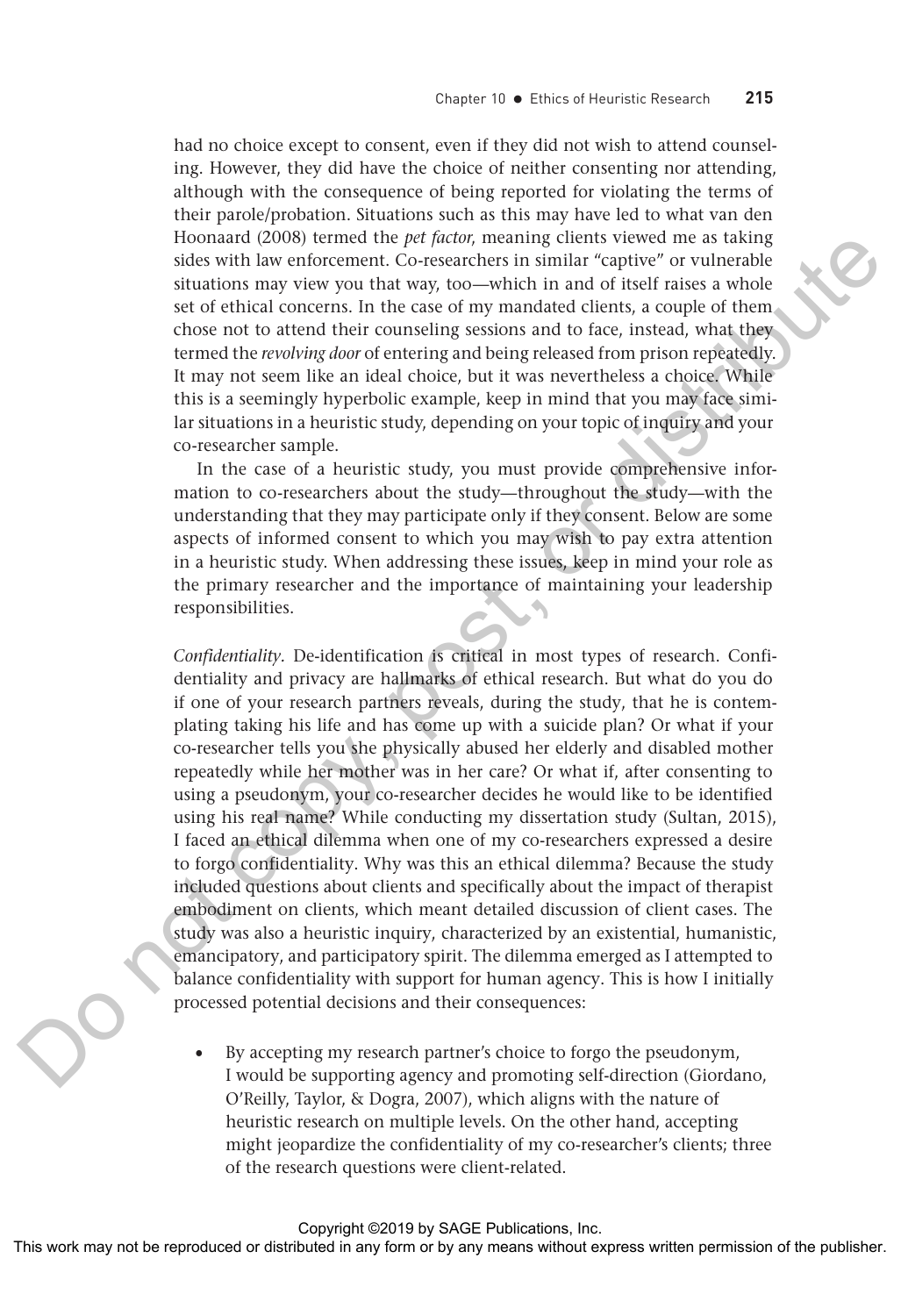#### **216** Heuristic Inquiry

• By denying my research partner's choice, I would minimize confidentiality breaches of my co-researcher's identity and, thereby, of any clients that co-researcher discussed. On the other hand, by denying this co-researcher's choice, I would be making the assumption of knowing what was best for both co-researcher and clients, which is pompous and patronizing, and I would be marginalizing that co-researcher's voice (van den Hoonaard, 2008), which is disempowering.

The big questions with which I found myself struggling were, *Who is responsible for whom and for what? Am I responsible for protecting the confidentiality of co-researchers and their psychotherapy clients, of co-researchers only, of clients only, or of myself only? Who is responsible for the process and outcome of the study?*  In the case of this study, am I only a researcher, or am I also a licensed mental *health practitioner, or both? Which code of ethics governs me? Do I get to make a choice, or am I responsible for upholding multiple codes of ethics? Who is held accountable if confidentiality of any parties named or referenced (e.g., psychotherapy clients) is breached? What should I do?* These and other questions emerged as I found myself mired in a perplexing ethical dilemma with far-reaching influence and consequences. My process of deliberation involved consideration of a number of factors, including the topic of inquiry, my co-researchers and their roles and responsibilities, and the purpose of my study (Guenther, 2009). In your ongoing informed consent process, be clear about how you plan to address emergent confidentiality-related issues. It may also be helpful to assess shifts in preferences around confidentiality during different stages of the study (Kaiser, 2012). or factories work or by any fit was better to the results of the responsible distributed in any form or the responsible distributed in any form or  $\mathbb{R}$  with the copy of the publisher. The big specific state with which

*Compensation.* Will your research partners be compensated for their efforts? Some forms of compensation (money, gift cards) may be viewed questionably by research review boards (Cook, 2012) as they imply bribery or coercion, especially if your co-researchers are in need of such compensation. Conversely, noncompensation may be viewed as self-serving versus promoting a mutual good. In the interest of upholding heuristic inquiry's social constructivist spirit, consider various definitions of *compensation* (perhaps in concert with co-researchers). Bring some awareness to what is informing your decisions about compensation of research partners. If you decide in favor of compensation, engage in some reflexive processing. Here are some example questions: *Who is funding the study? What is the role of the funder, and what are the parameters of that role? Does the funder have the right to make judgments about the study? If so, how does this impact research partners? How does it potentially influence the course of the study?*

*Benefits.* What unique value will your co-researchers get out of their participation in the study? For example, a potential benefit of participating in a heuristic study is existential movement toward self-actualization and integration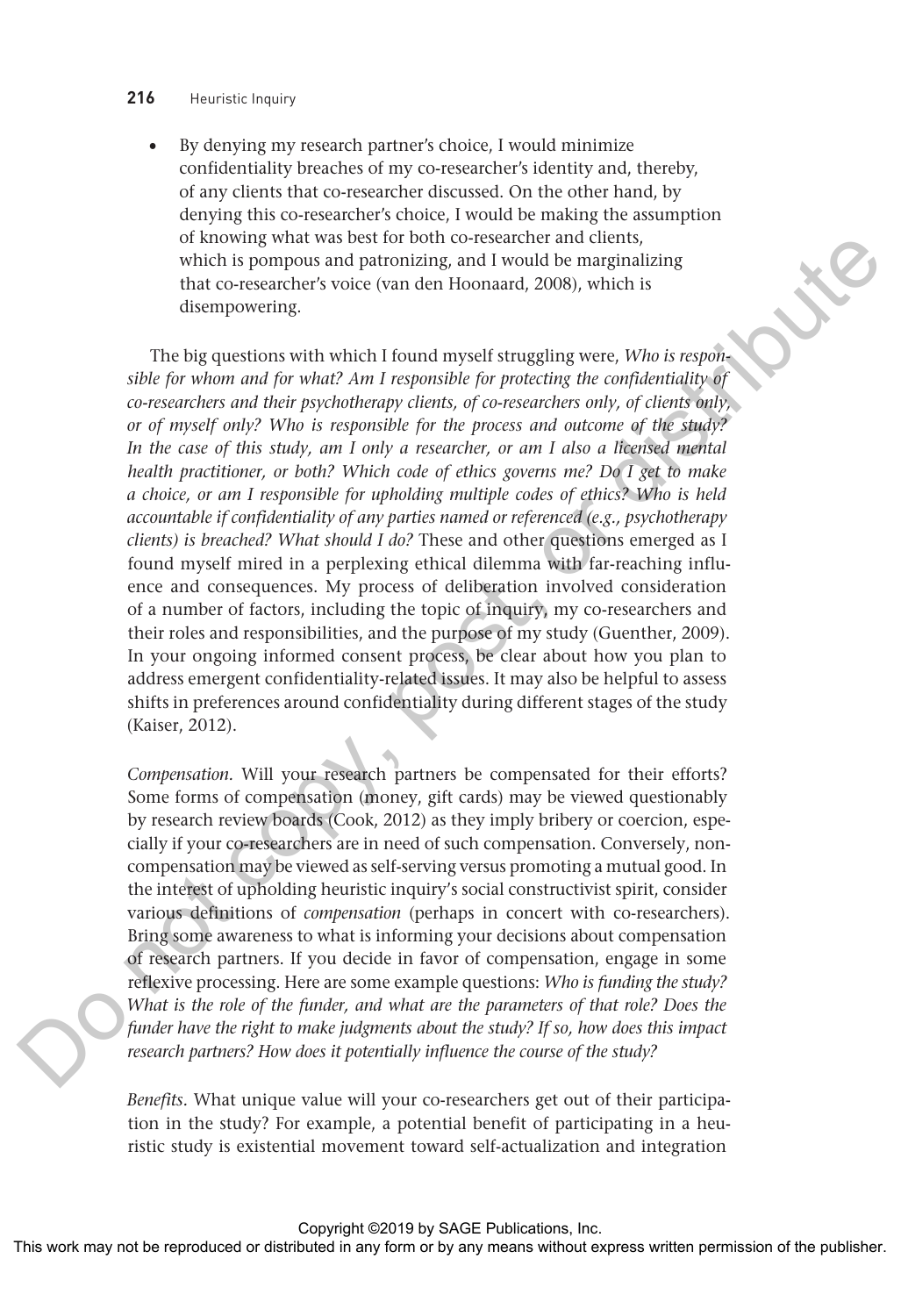through individual and communal reflection and meaning-making. But what if a co-researcher does not value the concept of self-actualization or finds it inconsequential? Explain your perspective of benefits clearly so your research partners are aware of any discrepancies with their own worldview. What you perceive as a benefit may not be similarly perceived by one or more research partners.

*Risks.* What potential harm or danger are your research partners facing through their participation? For example, one risk I mentioned in the informed consent form for my dissertation study (Sultan, 2015) was the potential triggering of intense affect (Adler & Adler, 2002) and traumatic memories (Fogel, 2009) due to discussion of embodied experience or past events. This was an evidencebased communication (based on knowledge from previous research and clinical experience) to potential co-researchers (all of whom were experienced psychotherapists), coupled with my personal belief that many therapists are led to the mental health professions via their personal wounding. As with the explanation of benefits, discuss definitions and perceptions of risk. percent as a benefit may not be similarly percented by one or mose research.<br>
Next, What positival barm or disagree are your results of the publisher. And the publisher of the publisher of the publisher of the publisher an

*Participation and Withdrawal.* Be very clear about policies regarding co-researcher participation (i.e., voluntary vs. involuntary). Likewise, openly articulate the process of withdrawal. In keeping with heuristic inquiry's humanistic and participatory nature, it is less likely you will have involuntary co-researchers. Allow research partners to withdraw from the study at any time, with no penalty—no questions asked. Prohibiting voluntary participation and withdrawal compromises the integrity of heuristic inquiry, especially in its focus on agency and empowerment.

Beyond these standard concerns—and with an eye on the ethics of care informed consent is also about having a genuine concern for the well-being of your research partners, not only in their role as members of your research team but beyond the study (Marzano, 2012). This raises the issue of whether informed consent is valid forever or is open for negotiation, placing on us the responsibility of maintaining ongoing interest in the well-being of research partners and sharing ownership of their responses and reactions to matters related to informed consent.

#### **Research Methodology and Design**

It is fairly common for ethical dilemmas to arise during the course of any type of formal study. Because we are in the realm of exploratory research, issues may emerge around specific aspects of the research method and/or research design, including the topic, research questions, data collection∞organization∞analysis, evaluation, or writing/publication. Specifically, heuristic inquiry applies both scientific and person-centered methods in alignment with its existential, humanistic nature, which may generate questions about fidelity to science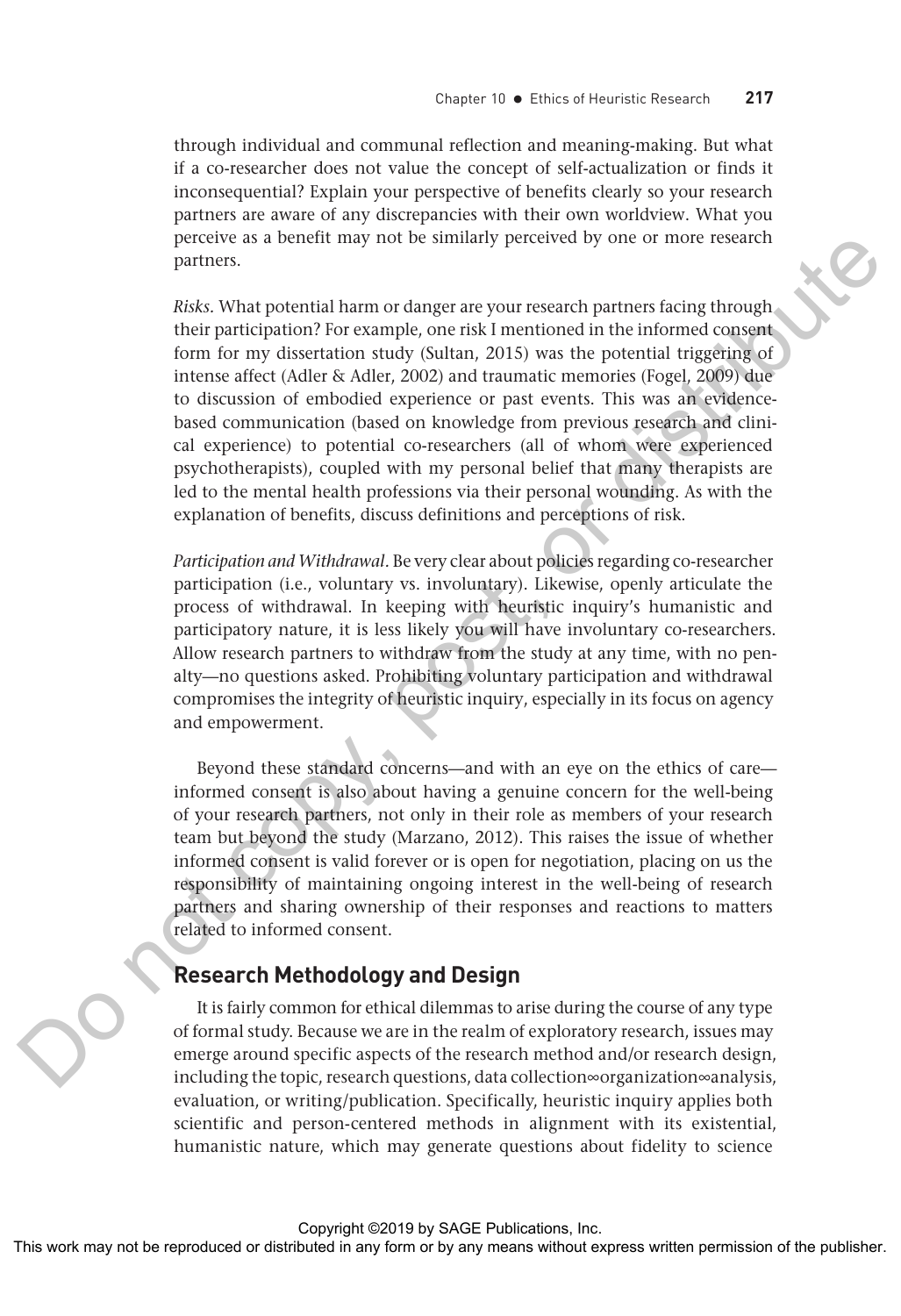versus art, as well as about overall consistency and trustworthiness. As for research design, suppose you are in the midst of the data collection∞ organization∞analysis process when you realize one of your research questions has the potential to expose not only the identities of co-researchers but also those of other individuals whose accounts are being shared by coresearchers, unbeknownst to those individuals? Or suppose while going through the member checking process, a co-researcher refuses to validate the thematic findings of the overall study (Sandelowski, 2008)? While it is our desire as researchers to maintain balance and equity, we heuristic researchers are also humans exploring extremely human and personal topics. Thus, should you have the vaguest suspicion of an ethical concern, do not avoid the issue. Bring awareness and reflexivity to the table, and allow yourself, your research partners (and any others involved), and your study the benefit of addressing the dilemma comprehensively.

#### **Relational Boundaries With Co-Researchers**

Heuristic inquiry is a fundamentally relational and personally motivated research methodology and is, therefore, inclined toward empathy, intersubjectivity, inclusion, and reflexivity. Additionally, we've established that heuristic researchers do not separate their subjective experience from the process of research; as social constructivists, our biases, attitudes, and values (Lincoln, Lynham, & Guba, 2011) are inextricably linked to the process and outcome of research. On the other hand, as the primary researcher, you are responsible for maintaining formal interaction with each and every research partner. I say *formal*, as communication about certain topics (e.g., informed consent) is formalized within the heuristic design and must be executed in a well-boundaried—though relational—manner. This places us in somewhat of a quandary as we navigate I∞Thou relationships with co-researchers and attempt to balance reflexive subjectivity with scientific inquiry, all while trying to keep the process as nonintrusive as possible and relevant enough to prompt some level of transformation. Again, who you are as a person and how you are socioculturally situated directly impacts each and every interaction, deliberation, and decision you make, and the same holds true for each of your co-researchers. So how do you reconcile? During the control in the rest may the section of the section or between the state or the publisher or distributed in any means of the most control the state of the most control or the publisher of the publisher of the pu

In the face of an ethical dilemma and the potentially mounting tension that emerges within the research team, I remind myself that heuristic inquiry is as much an educational and personal growth process as it is a cocreated process of inquiry. This very much flows with Lincoln and colleagues' (2011) perspective on qualitative research processes being awareness-enhancing and actionoriented as researchers work to gain knowledge in response to co-researchers' needs while engaging the idea of transformation as a long-term collaborative and reflexive process. Simply stated, each of us is involved in the heuristic study in question to learn more about a specific phenomenon we each personally experienced.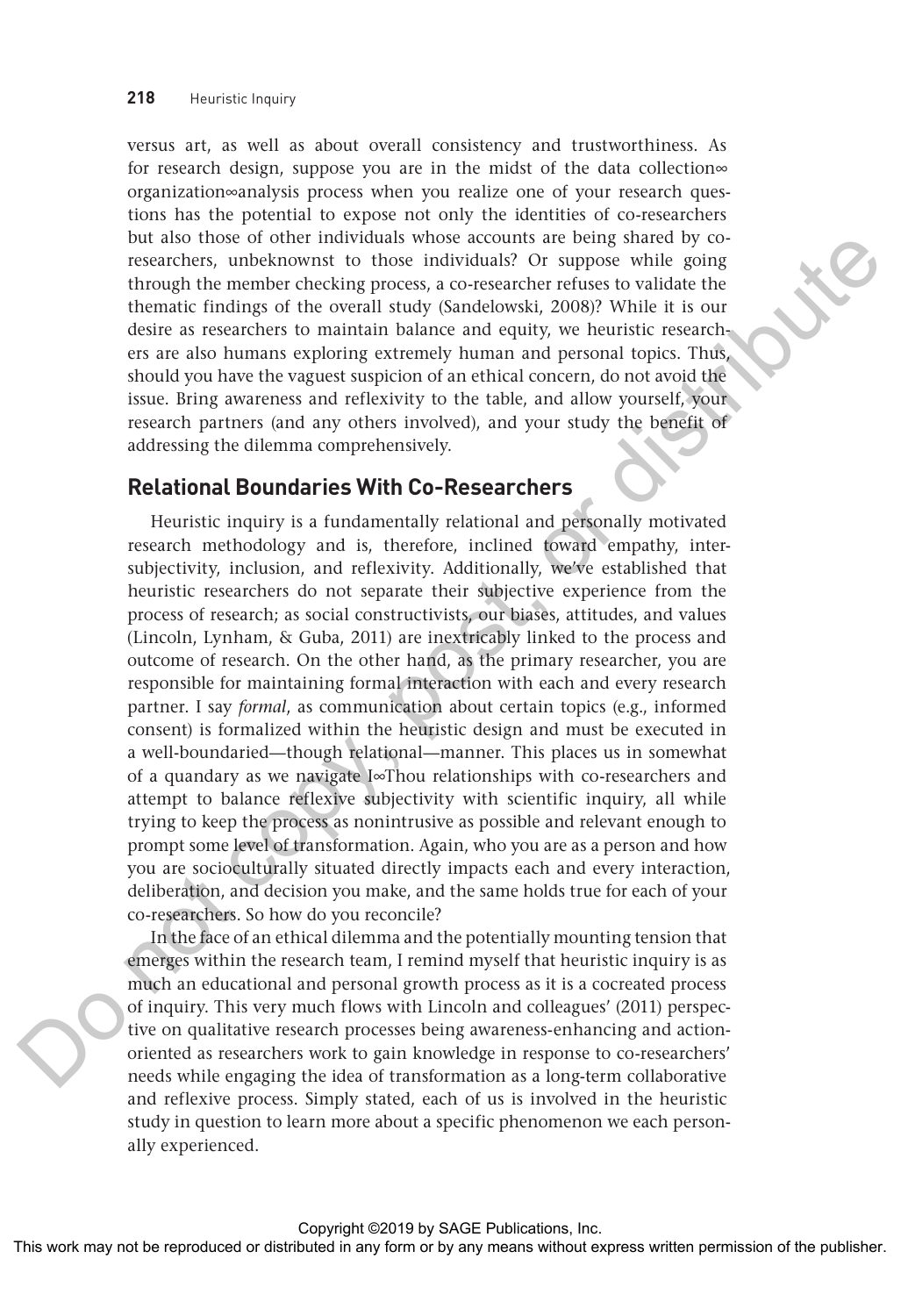You may have strong reactions to certain information your co-researchers share. Human narratives can stir up emotions, thoughts, bodily responses, and other reactions to which you may or may not be alert. Engaging reflexivity and remaining attuned to how you respond to interactions (especially with research partners) and how you process those responses based on your personal values and assumptions is foundational to ethical research. As I mentioned in Chapter 6, countertransference and transference are present in many social encounters and may occur especially frequently in heuristic inquiry due to the personal nature of the topic of inquiry to all members of the research team. Should you experience a countertransferential reaction, or should you become aware that a co-researcher is potentially experiencing transference toward you, bring some attention to the temporary shift in your encounter (see Chapter 6 for more). Assess the utility—to the co-researcher, to the study, and to yourself—of disclosing your countertransference. Also, have predetermined support systems in place, for yourself and for co-researchers, so there is minimal blurring of roles during the study.

For example, suppose you are a therapist-researcher and during a study interview a co-researcher experiences distress. You may feel the urge to embrace your therapist role and provide therapeutic care for this co-researcher. In fact, not doing so may cause you extreme discomfort (Orb, Eisenhauer, & Wynaden, 2001). However, doing so presents an ethical conflict in separating your dual roles of therapist and researcher and can result in serious boundary breaches should you lose your grasp on facilitating the study and, later, struggle to redefine your role. To minimize this type of issue, one support that is regularly offered in psychotherapy-related studies is a referral for lowcost or free therapeutic services provided by an outsider to research partners who experience distress. For research in other disciplines, it may be helpful to suggest or secure the services of a supervisor, consultant, or mentor. Should a seemingly irreconcilable interruption in interaction take place with a research partner, become aware of any discrepancy between your behavior toward that particular research partner compared with your behavior toward others, as well as any conflicts of interest that arise. Review relevant ethical guidelines and codes, engage an ethical decision-making model, consult with an external auditor or peer reviewer, and consider consulting your review board and, if you are a student, consulting your research advisor. with research partners in the original constraints or distributed in the reproduced or distributed in any form or by any means with the publisher. As the reproduced or the compact of the publisher or distributed in any me

Being both a psychotherapist and heuristic researcher, I truly believe the success of the heuristic research process lies within warm and supportive researcher–research partner relationships. As researchers, it is our task to maintain proper boundaries that serve to protect both co-researchers and ourselves, and to remain alert to fluctuating patterns of the power differential (see Chapter 7 for more information). It is simply a matter of maintaining the balance on the subjectivity∞objectivity continuum, although maintaining that balance is hardly a simple matter, as it demands constant attention. Maintaining I∞Thou interaction within the framework of professional conduct is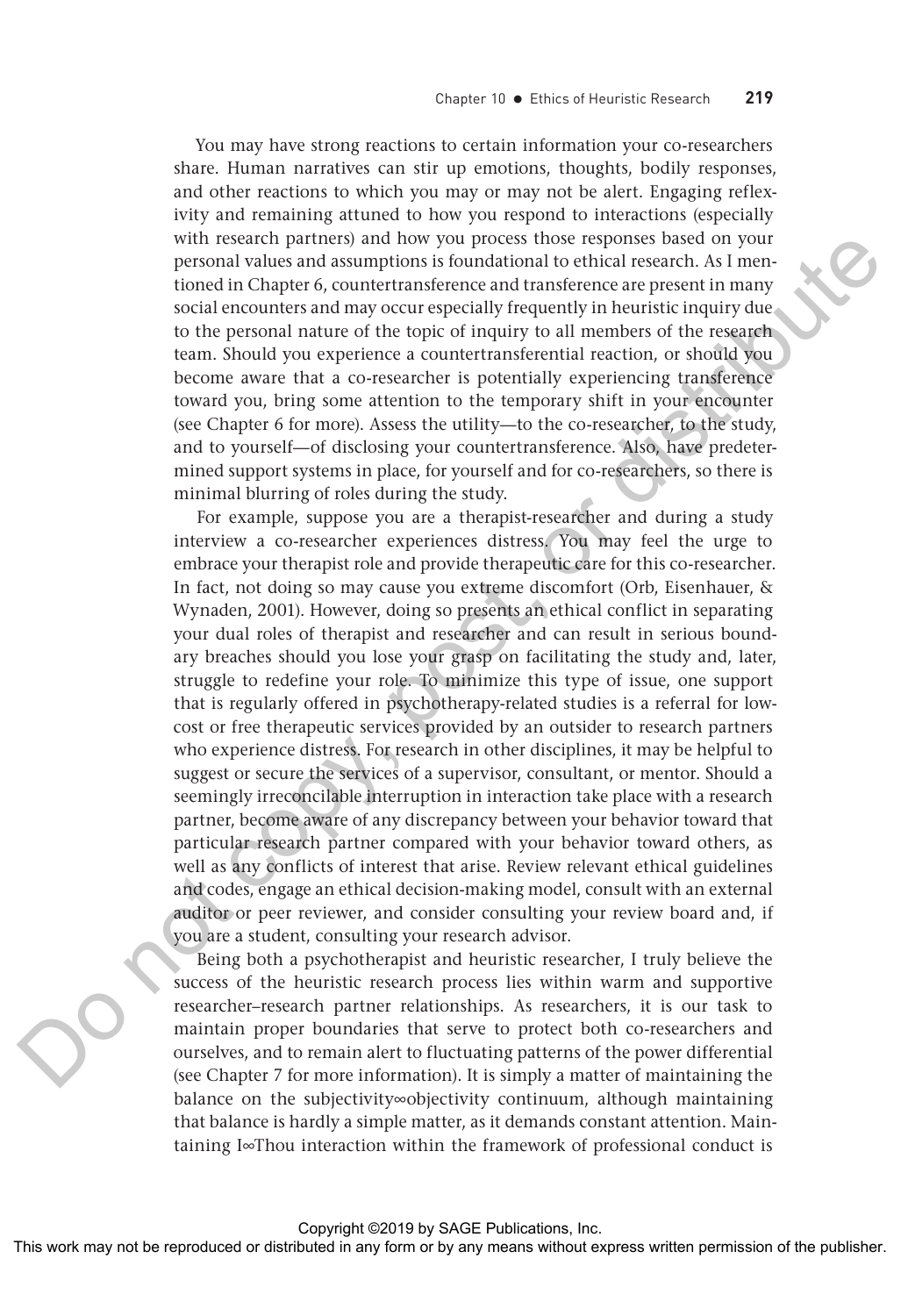critical while being mindful not to impose unwanted relationship dynamics on research partners and to respectfully and nonjudgmentally explore any seemingly boundary-breaching exchanges. You will publicly share some of the intimate accounts co-researchers freely shared with you, which may lead some of them to feel deceived (McGinn, 2008) or exploited. Again, reflexive, selfaware engagement with all aspects of your study, review of ethical codes and standards, and consistent, authentic dialogue with co-researchers will help you bring interpersonal dynamics back to balance.

#### **Transparency**

We discussed the matter of transparency in heuristic research in Chapters 8 and 9 within the context of evaluating the study and writing the research manuscript. However, transparency is a far more complex issue that transcends the parameters of evaluation and writing. From an ethical perspective, transparency encompasses sharing information about the goals and expectations of the study with co-researchers, as well as exploring and exchanging information about the role of each member of the research team. It also involves revealing your personal agenda and inviting (but not coercing) your co-researchers to explore and disclose the same; this includes information about funding or conflicts of interest. From a structural standpoint, being transparent means including details about the research methodology and design, as well as relating and reporting the research process and findings accurately (Braun & Clarke, 2013) and discussing the strengths and limitations of your study (Preissle, 2008). of the reproduced in a continuous may not be reproduced or distributed in any means with corresponding and continuous with corresponding in any means with the publisher with the publisher. The distributed in any means we

#### **Researcher Competence**

Heuristic inquiry is a fairly obscure qualitative research methodology (I'm selfishly hoping this will soon change!). It's very possible you've never conducted a formal heuristic study, although it's quite possible you have conducted many informally. If you are contemplating conducting a formal heuristic study (I imagine you might be, if you are reading this book), please allow yourself an opportunity to apply the heuristic methodology in an informal exploration first. Find a topic that is near to you—a phenomenon that you have experienced and that has haunted you since time immemorial and just won't let you be—and spend some time exploring it through the heuristic lens. Pretend you are conducting a formal study and go through the various processes and phases, documenting your experience in a journal. Get a feel for the terrain and vibe of this very unique research approach before plunging into a formal study.

## **Addressing Emergent Ethical Dilemmas**

I use the word *emergent* intentionally; anything can come up in a heuristic study! Earlier in the chapter, we discussed decision making and consequences.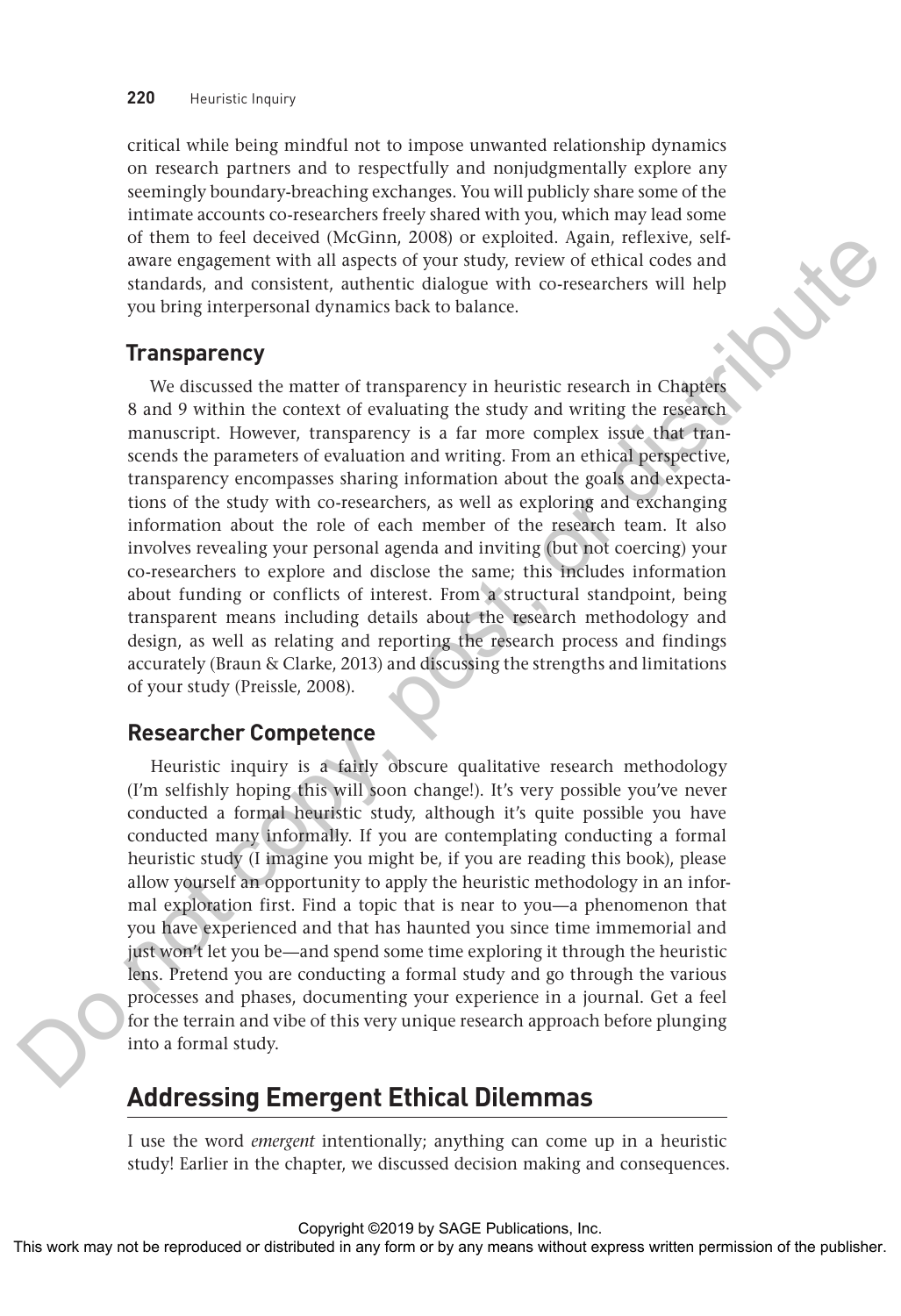You may have noticed that when I mentioned the ethical dilemma that emerged surrounding the request from one of my research partners not to remain confidential, I did not offer a resolution. In fact, I deliberately refrained from mentioning my course of action. When an ethical dilemma arises, there are usually no clear answers, which is why you have an ethical dilemma. Instead of telling you what I decided, let's review some actions you can take to facilitate your deliberation and decision-making processes, including consulting disciplinerelated ethical codes, using ethical decision-making models, and engaging reflexivity.

#### **Consulting Discipline-Related Ethical Codes**

Earlier in this chapter, we went over the ethical principles of ACA as documented in the *ACA Code of Ethics*, and I provided a list of a few other discipline-related ethical codes. Upon your first encounter with an ethical dilemma, seek out an ethical code from your discipline or from a similar discipline if your profession does not have its own code. Reading through discipline-related ethical codes clarifies a profession's stance and will help you decipher discrepancies between that profession's standards and your own attitudes. Ethical codes provide us with a standardized set of ethical considerations that help us maintain consistency in deliberation and decision making.

#### **Using an Ethical Decision-Making Model**

Making moral judgments is a fairly common human experience fueled by our desire to make sense of issues that are challenging for us to comprehend. Because morals are usually informed by social norms, it may seem appropriate to make a moral judgment surrounding an emergent ethical dilemma. However, making moral judgments brings personal biases, values, and attitudes center stage in the decision-making process, minimizing and marginalizing other perspectives. As heuristic researchers, we already have high stakes in the research study we are facilitating and guiding. To create some balance between our personal interests and the interests of others involved in the study, and with the study itself, it's helpful to have a guiding structure for ethical decision making. Ethical decision-making models exist for a number of socially oriented disciplines. For example, in the counseling profession, we have a variety of ethical decision-making models from which to select, including the social constructivist model (Cottone, 2001) and the transcultural integrative model (Garcia, Cartwright, Winston, & Borzuchowska, 2003). Since I used the *ACA Code of Ethics* earlier in the chapter as an example of a discipline-related ethical code, I'd also like to offer you an at-a-glance breakdown of an ethical decision-making model from the counseling profession (Forester-Miller & Davis, 2016) to demonstrate the general structure of such models and their utility in working through ethical dilemmas you may encounter in a heuristic study: The computer or the representation of the reproduced or distributed or distributed or distributed or distributed or distributed in any means were also that the publisher. The representation and decline the reproduced or di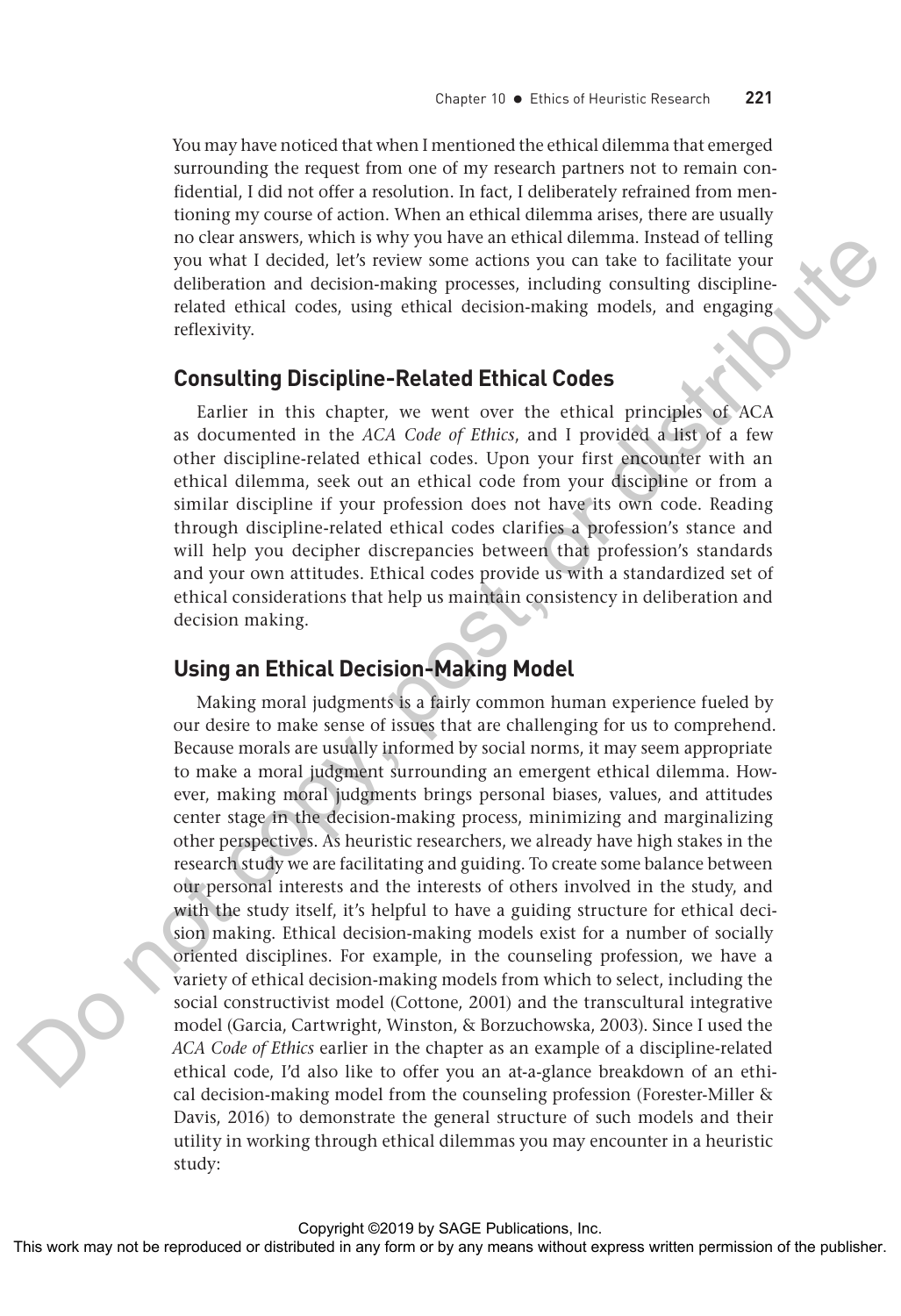- **222** Heuristic Inquiry
	- 1. Identify the problem.
	- 2. Apply the *ACA Code of Ethics* (or a code of ethics of relevance to the topic or discipline of your study).
	- 3. Determine the nature and dimensions of the dilemma.
	- 4. Generate potential courses of action.
	- 5. Consider the potential consequences of all options, and determine a course of action.
	- 6. Evaluate the selected course of action.
	- 7. Implement the course of action.

To this and any other ethical decision-making model from any other discipline or profession, I would add the following:

- Apply any relevant legal codes (e.g., national, federal, state, provincial).
- Seek consultation from peers, experts, or ethics task forces.
- Document every phase and action of your ethical decision-making process.

Using an ethical decision-making model lends structure and accountability to your ethical decision-making approach, enhancing the overall transparency and rigor of your study.

### **Engaging Researcher Reflexivity**

I recognize that I've mentioned reflexivity numerous times in this chapter and repeatedly throughout this book. However, I cannot stress enough the importance of this process to ethical heuristic research. As you work with reflexivity during your study, I strongly recommend using such heuristic processes as self-dialogue, tacit knowing, intuition, and focusing. To facilitate reflexivity while pondering an emergent ethical issue, below are some questions with which you can begin your work: 3. Determine the nature and dimensions of the dilemma.<br>
4. Consider the potential consequences or all options, and determine a<br>
5. Consider the potential consequences or all options, and determine a<br>
6. Form or distribute

- What do I *think* is the central ethical issue? What do I *sense* is the central ethical issue? How do I make sense of any disparity?
- If/when I present this concern to another person, what does he view as the central issue?
- Who are the individuals involved in this dilemma, and what are their roles?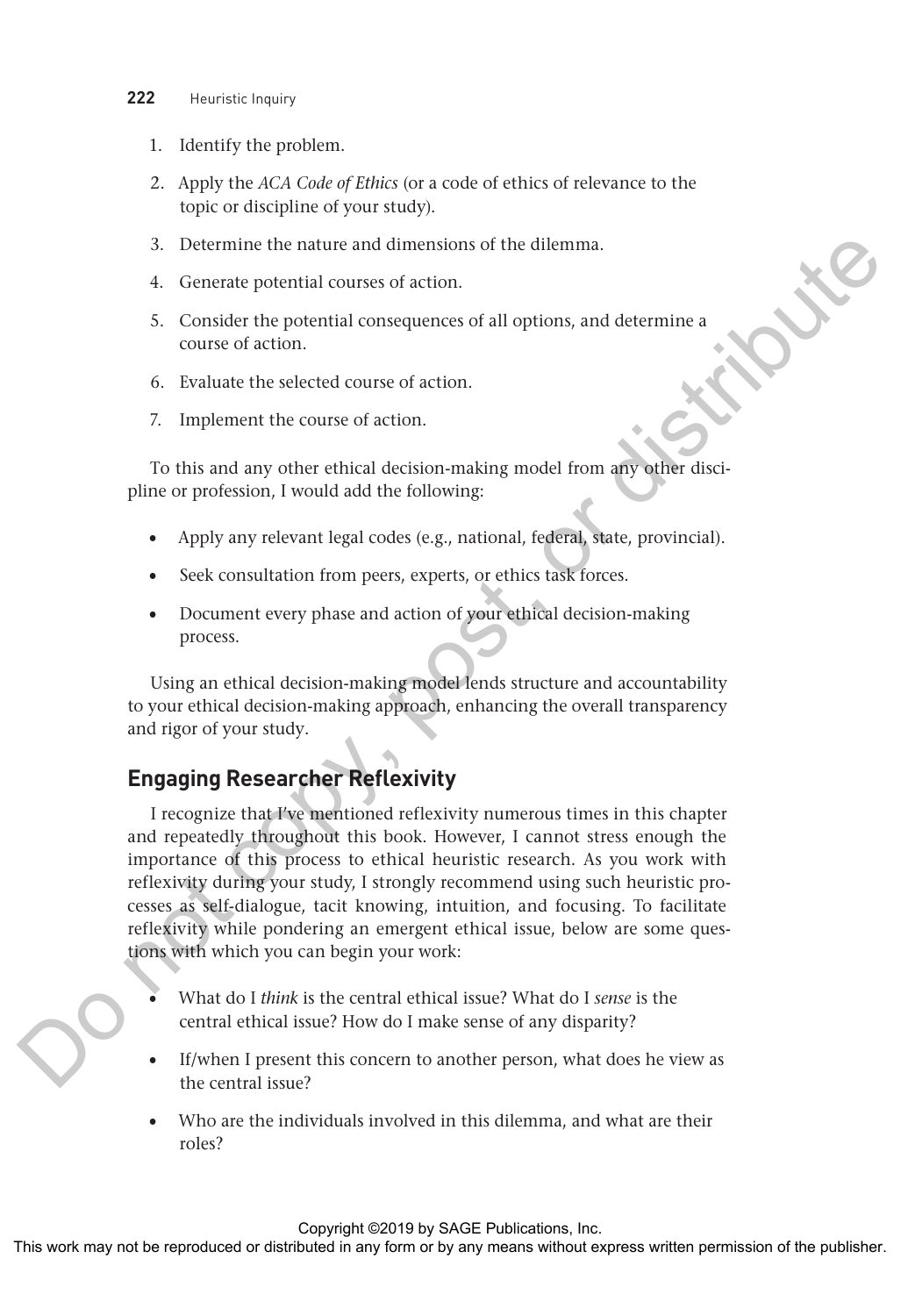- What is my general understanding and/or sense of how this dilemma is impacting them?
- Are all those involved allowed to voice their perspective? Why or why not?
- If there is a potential for harm, who is at risk of being harmed, how, and to what identifiable degree?
- Have I done everything possible to minimize risk?
- What is the social/cultural backdrop of this dilemma?
- What decision-making process do I plan to use? How did I go about selecting this particular process in lieu of other approaches for decision making? Am I taking a purely cognitive approach, or am I engaging other ways?
- What do I need, both personally and professionally, from this study, and what role might my need be playing in this dilemma?
- How am I constructing and co-constructing new knowledge through this ethical dilemma?
- Have I done everything I can to support my own and others' ethical conduct?
- Are the rights, dignity, and worth of all individuals involved being considered?
- Will any decisions I make promote justice and empowerment? What other benefits might each member of the research team, including myself, reap?
- Did my co-researchers have opportunities to ask questions and participate in decision making?
- How am I assessing the rightness or goodness of my choices? Am I thinking those choices through? Am I allowing space for emotions and felt sense?
- From a *cognitive* perspective, is this methodology still appropriate for my topic? What about from a *felt sense* perspective?

Now let's take this reflexive exploration one step further in an exercise that offers you an opportunity to experiment with ethical dilemma scenarios using some of the methods discussed above, including referring to an ethical code, applying an ethical decision-making model, and engaging reflexivity (see Exercise 10.1). Although the dilemma scenarios are categorized by topic, the foci of the ethical issues and concerns may overlap. This work may note that the reproduced or distributed of the comparison of the reproduced or distributed or distributed in any form or by any means when the publisher. What is the social celuminal selection or buy and any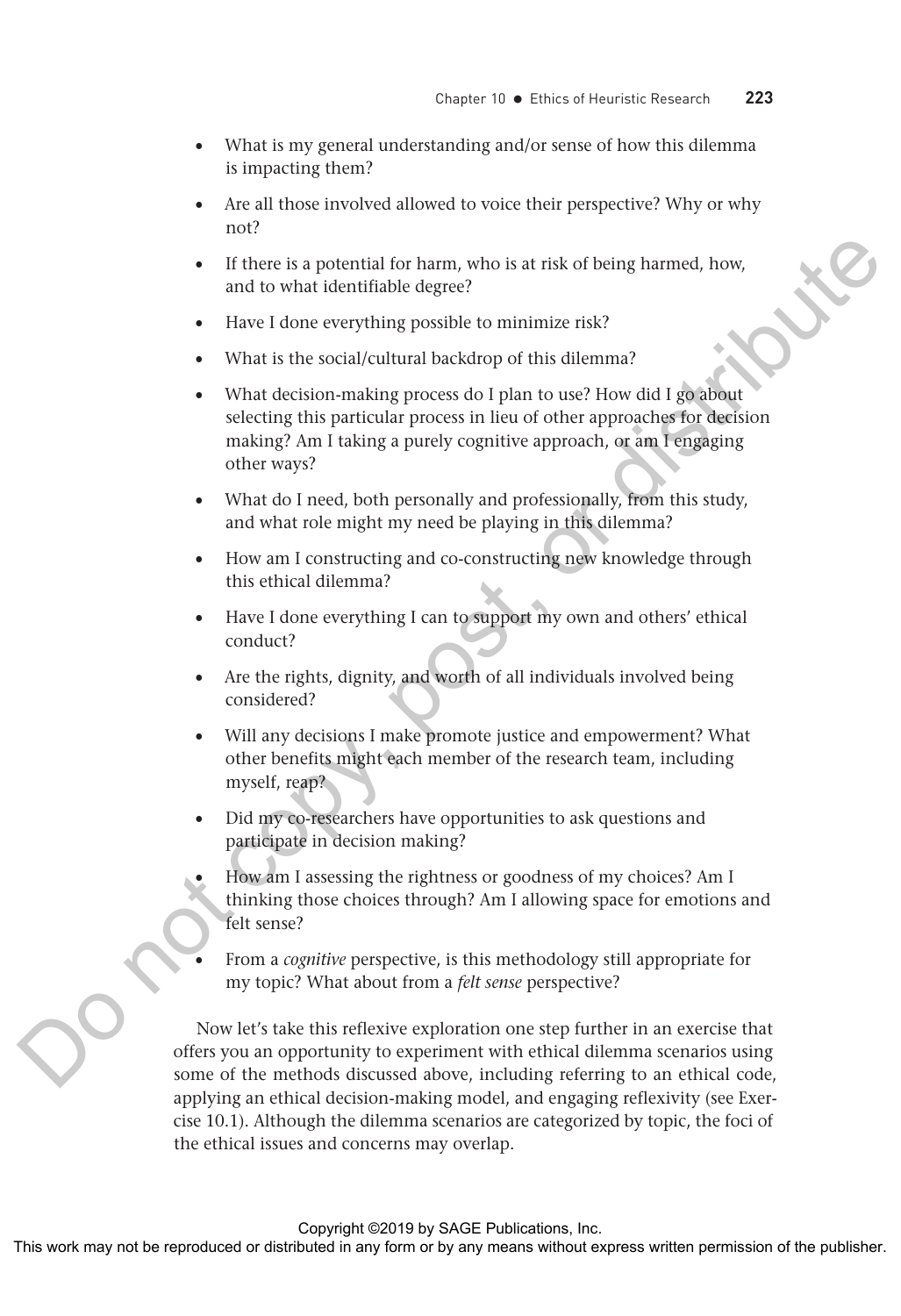## **EXERCISE 10.1**

EXPLORING AND ADDRESSING EMERGENT ETHICAL DILEMMAS IN HEURISTIC RESEARCH

- *Confidentiality.* In your study of the experience of resentment toward one's siblings, a co-researcher reveals that her experience of resentment is so consuming, she has considered poisoning her brother. You explore the issue further and realize she has not only considered sibling homicide but has a plan for carrying it out.
- Participation and withdrawal. In your study of the experience of sexual harassment in occupational settings, you have collected and analyzed data for your study when a co-researcher decides he is uneasy about what he has shared during the interview process. He informs you that he is considering withdrawing but doesn't want to compromise the study. He seeks your opinion, stating that it is an important part of his decision making, as he feels torn. You are aware that this co-researcher's data provided support for an unanticipated theme that emerged in one other co-researcher's data.
- *Relational boundaries.* In your study of the experience of poverty in early childhood, a co-researcher first affirms your autobiographical experience of childhood poverty, then challenges you to prove that your poverty, or the poverty of any of the other research partners, was more desperate than hers. To amplify the challenge, she provides additional information about factors that complicated her poverty, including sexual and emotional abuse, homelessness, substance addiction, and a pregnancy at the age of 14. In the midst of your dialogue, this co-researcher breaks down into inconsolable sobbing.
- *Compensation.* You are considering conducting a study to explore the experience of living with chronic back pain and for which you require outside funding. A potential funder offers two methods of sponsorship: (a) a cash grant to support your research expenses and (b) participation of all members of the research team (including you) in a 6-month clinical trial of a new pain medication. This funder lays down the condition that you must accept both methods of support simultaneously; that is, you cannot accept only the cash grant and decline the clinical trial. No other funders have come forward, and without external funding, you cannot proceed with your study. The state of this means with the reproduced or the state of the state or between the content or be reproduced to the state of the state of the publisher of the state of the publisher of the publisher of the publisher of th

Copyright ©2019 by SAGE Publications, Inc.<br>This work may not be reproduced or distributed in any form or by any means without express written permission of the publisher.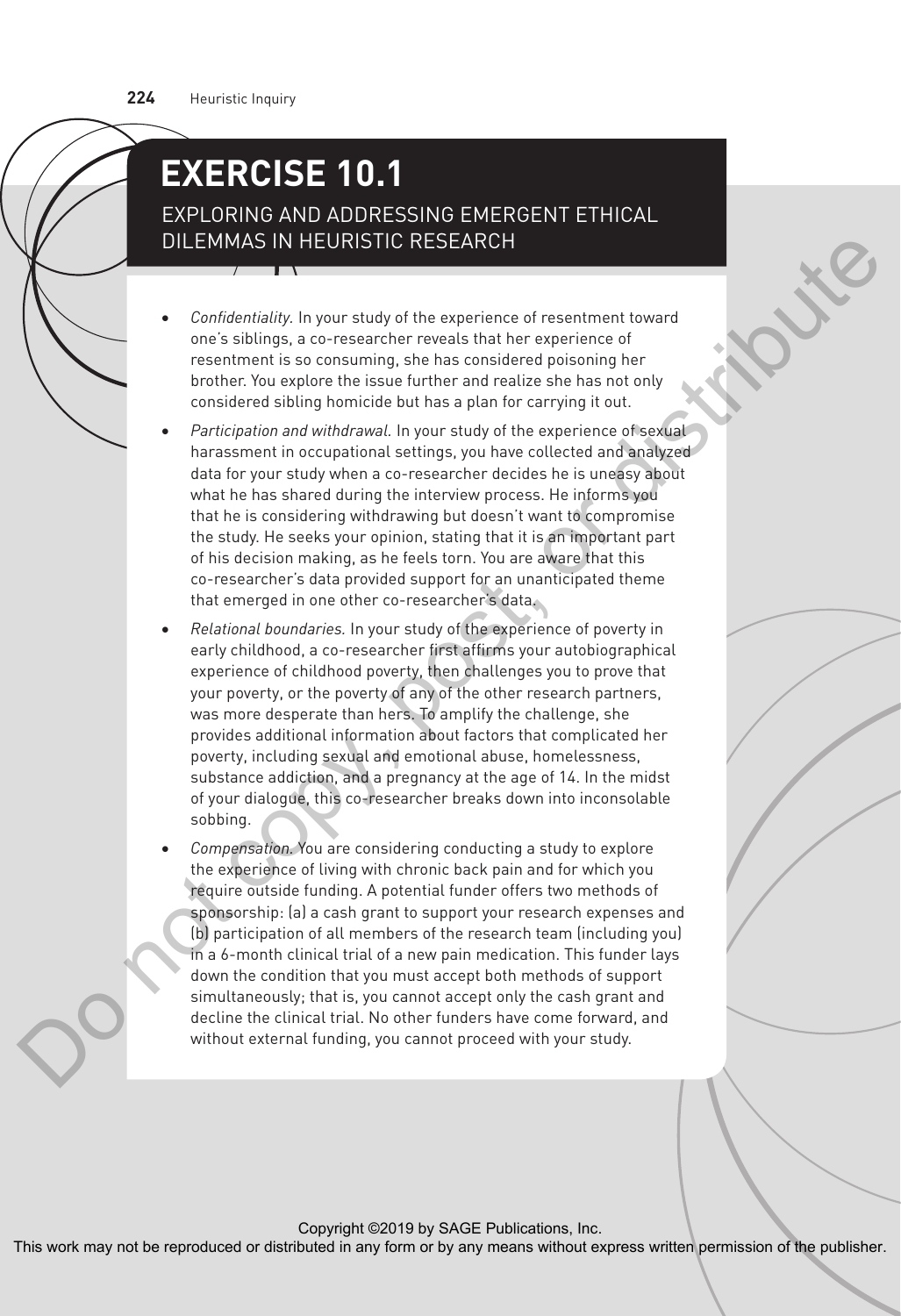## **The Perils of Researching Sensitive Topics: Maintaining Researcher Well-Being**

Qualitative research suffers a questionable reputation among other research methods due primarily to its subjective, personal approach. Unfortunately, select forms of qualitative research that include the personal experience of the researcher (such as autoethnography and heuristic inquiry) suffer such a reputation even among some qualitative research traditions, with accusations such as *self-centered*, *narcissistic*, and *self-indulgent* leveled against researchers who embrace such methodologies. Despite this, and despite the history of risk assessment in research being focused on the experience of co-researchers (Liamputtong, 2007), there is rising interest in the emotional demands of qualitative research and the impact on researchers (Dickson-Swift, James, Kippen, & Liamputtong, 2008, 2009; Lee & Lee, 2012). One reason behind this is that the researcher's state of being reflects on co-researchers, other individuals participating in the study (such as peer reviewers), and the study itself.

While researchers stand to gain from conducting studies about personal and emotional topics, adverse reactions inevitably emerge within the shared space between researcher and co-researchers—within the I∞Thou of intersubjectivity. Some of the many emotions researchers may experience include fear, anger, disgust, helplessness, vulnerability, and grief. Yet those emotions are as much a part of the research as any other elements. Denzin (2007) encouraged the use of both cognitive and emotional information to attain understanding. On the other hand, heuristic inquiry demands engaging the multidimensional self, transcending the cognitive and emotional, and including the sensory∞kinesthetic, the perceptual, the spiritual, and the social∞relational in the pursuit of new knowledge. With that in mind, heuristic researchers may, in addition to cognitive and emotional symptoms, experience physical symptoms, sensory and perceptual incongruities, and spiritual and relational disconnection. This exerts taxing pressure on researchers, especially as they are tasked with carrying out most duties associated with the study, including data collection∞organization∞analysis and transcription (which demands that we relive our co-researchers' narratives over and over). methods due primarily to its objective, percoring a provide a publisher and the research team and the research team and the research team of the swarf form or by any means with control a subjective reproduced in any form

As a psychotherapist who specializes in trauma and grief, I am all too familiar with terms such as *vicarious trauma*, *compassion fatigue*, and *burnout*. Vicarious trauma is a transformation in therapists' inner experience resulting from empathic reaction to clients' traumatic experiences (Adams & Riggs, 2008; Sultan, 2017a). It places therapists in the situation of living the clients' experiences as if they were the therapists' own. Compassion fatigue is a similar condition but is caused by preoccupation with client concerns (Sultan, 2017a). Symptoms of compassion fatigue include apathy, desensitization, repressed emotions, and isolation (Figley, 2002). Burnout is a condition instigated by a combination of numerous physical and emotional concerns that may jeopardize therapist efficacy and well-being (Lee, Cho, Kissinger, & Ogle, 2010).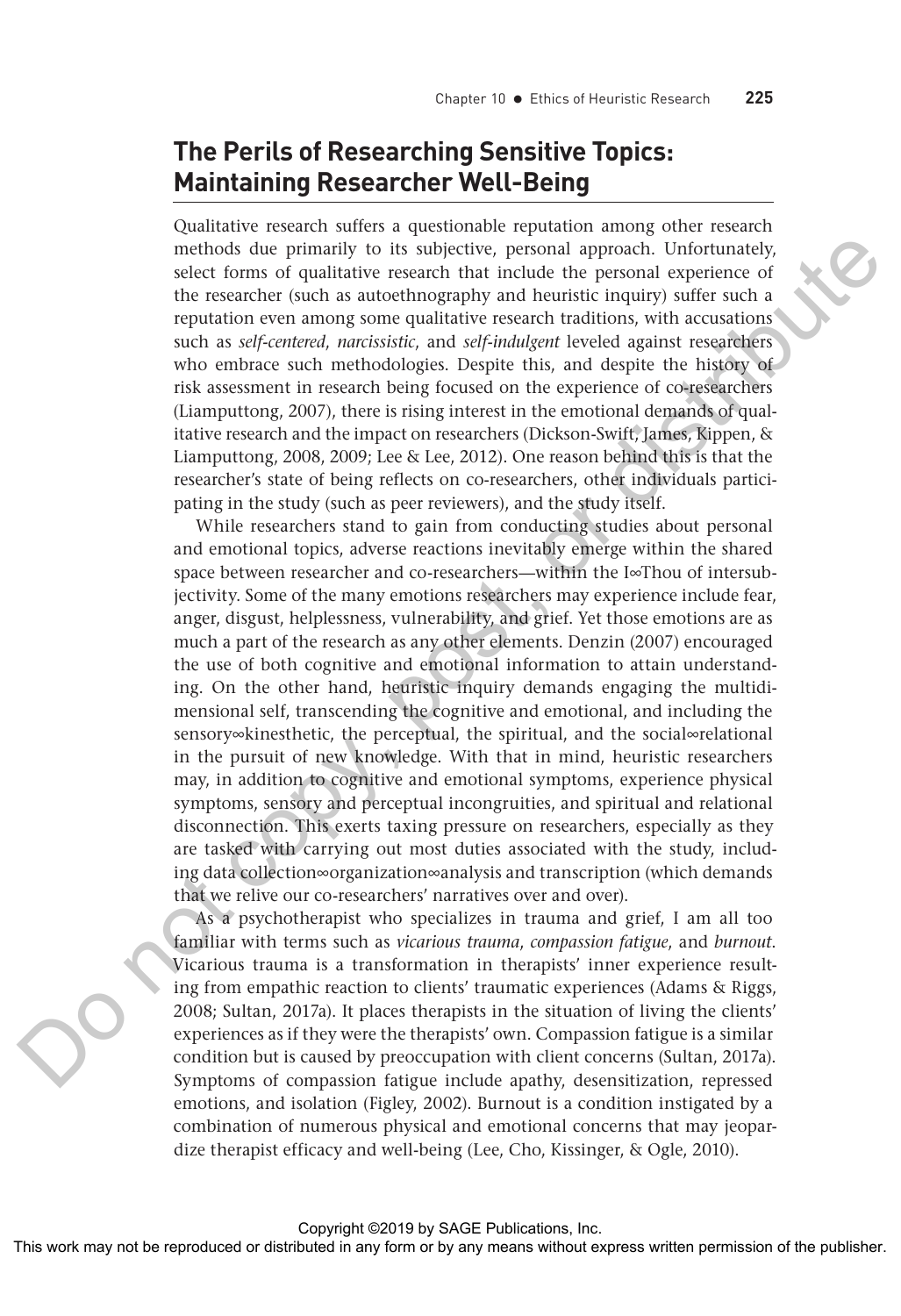As a mental health practitioner and human ready to embark on a heuristic research endeavor, I had researched, written about, and personally experienced vicarious trauma, compassion fatigue, and burnout. Tasked with exploring poignant and often distressing human experiences, I guessed that one or more of these phenomena might make an appearance during my dissertation study (Sultan, 2015). I substituted *researcher* for *therapist* and *co-researcher* for *client*, and thought I had things in the box. This was especially true because I *am* a therapist and planned to research other therapists' experiences of embodiment, a phenomenon that is fairly acknowledged among body psychotherapists (i.e., my study population). So what could possibly go wrong? I discounted the countless informal explorations of human phenomena I had carried out heuristically throughout my lifetime (as poignant and consuming as they were) as insignificant and irrelevant, assuring myself that because I was conducting a formal study, I would manage to hold things together. *This will be different,* I told myself. I should say, I deceived myself!

As my co-researchers and I embarked on our co-exploration of the experience of embodiment in body psychotherapists and impact on clients, a number of topics emerged immediately and repeatedly, including accounts of divorce, chronic physical illness, mental illness, immigration, isolation, loss of a sense of identity, dissociation, social marginalization, and the suicide of family members. Many of these accounts told of the shared experience between therapists and clients as mediated by therapist embodiment. My triggering began with the first interview. Thankfully, I had a lengthy break between my first and second interviews. However, following the second interview, I got into a frenzy of transcribing, organizing, and analyzing in an effort to remain on task (or maybe I was distracting myself?). By the third interview, I was reeling from emotional exhaustion, and I recognized I was experiencing symptoms similar to those I had suffered during my counseling training as I worked with parents who had lost children—and with children who had lost parents, siblings, grandparents, and family friends—to suicide, homicide, chronic illness, or sudden death. My symptoms included crippling pain in my neck, shoulders, and upper back and incessant ringing in my ears, coupled with leaps between emotional numbing, crying spells, and feelings of social isolation. By the fourth interview, I felt insecure in myself and my ability, both as a researcher and as a therapist. I questioned the purpose of my research, of my doctoral studies, of wanting to be a counselor educator, and of being a therapist. This was conducted in any means that the publisher and the publisher and the publisher or distributed in any the publisher and the publisher and the publisher of the publisher and the publisher and the publisher and the p

Because our profession is highly supervision- and consultation-friendly, I sought support from each member of my dissertation committee (all of whom are licensed mental health practitioners). Each of them provided me a unique support approach, which helped me get fully back on track. I also created some space for incubation by distancing myself briefly from further data collection, immersed myself in journaling, took lengthy walks in nature, and amped up my meditation and body movement practice. It didn't take long for me to recover, and I plunged back into the study, telling myself that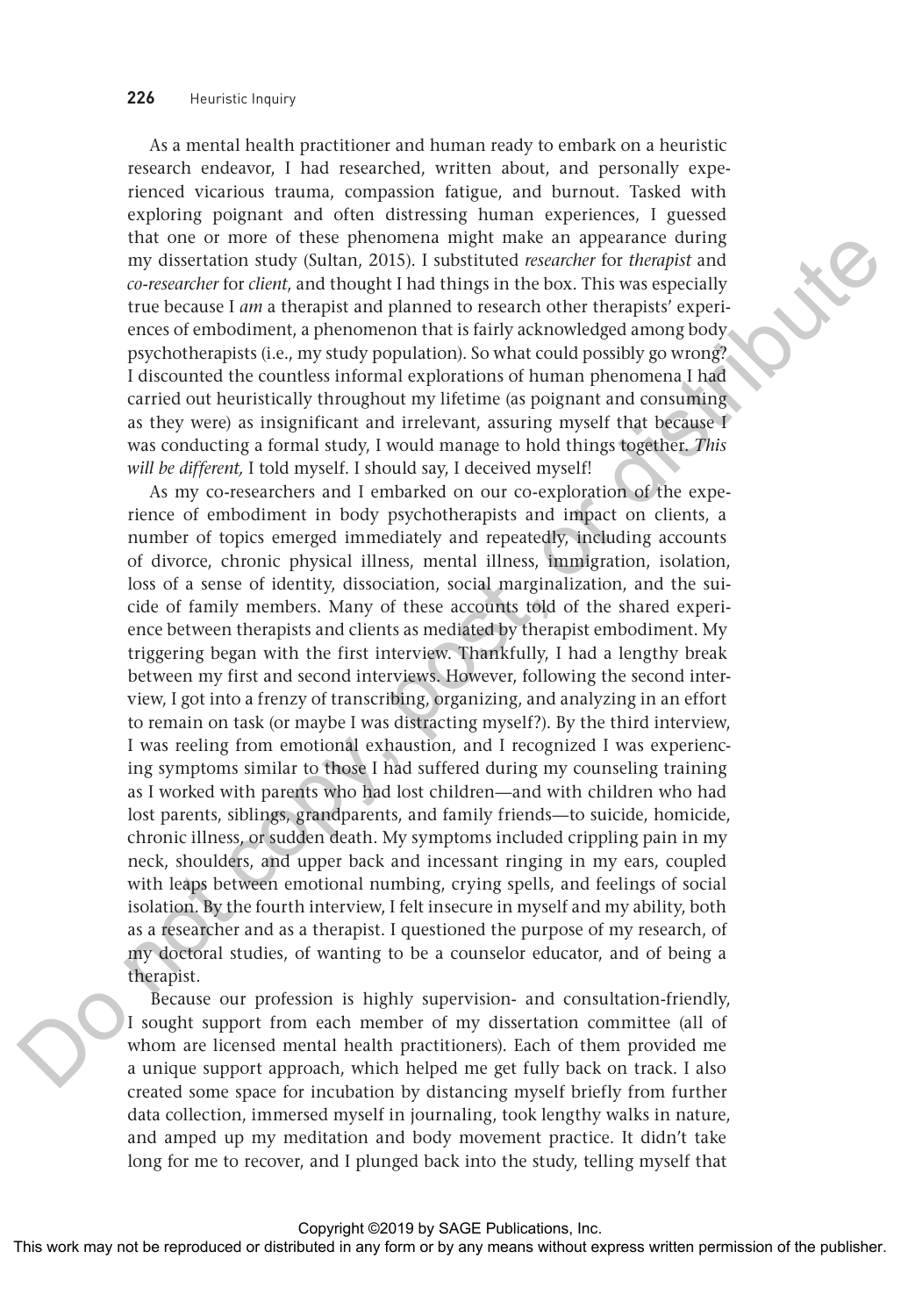I now knew what to expect and how to address whatever came up. During my second-to-last interview, I hit another wall with an especially heartrending account that rekindled memories of loss, inconsolable grief, and feelings of guilt and shame. This was when I recognized just how vulnerable heuristic research can leave us. It wasn't until then that I realized that due to the time constraints imposed by the research and other professional and personal commitments, I had not visited my therapist in several months. I knew it was time for me to take that next step.

As you can see, despite being a therapist with the supposed know-how of handling human suffering, my heuristic research journey was laden with challenges. What helped keep me in check was consultation, personal counseling, journaling, and other strategies for minimizing risk and attending to self-care. Regardless of your discipline and due to the highly subjective nature of topics undertaken through heuristic studies, you may experience similar challenges. Formal strategies for minimizing risk usually involve others and may include the following: The controllant may not be reproduced or the reproduced or distributed or distributed or by any means with the publisher and the controllant with the supposed know-layer it was that the composition of the supposed know-la

- Enhanced heuristic research training with a seasoned qualitative researcher or proficient heuristic researcher
- For nonclinical researchers, training in basic counseling skills and concepts (with the caution that retaining such skills may also present an opposite effect)
- Peer debriefing and mentoring (minimal level of structure)
- Supervision and consultation (higher level of structure)
- Allowing space between interviews

Strategies for attending to self-care tend to be more individually oriented and may include the following:

- Personal counseling
- Journaling or art journaling (some experiences may be too challenging to process verbally)
	- Mindfulness
- Mindfulness-oriented journaling (Sultan, 2017a)
- Meditation
- Spiritual practices (e.g., chanting, prayer, fasting, gratitude)
- Body movement
- Social and informal support networking
- Maintaining a healthy work–life balance